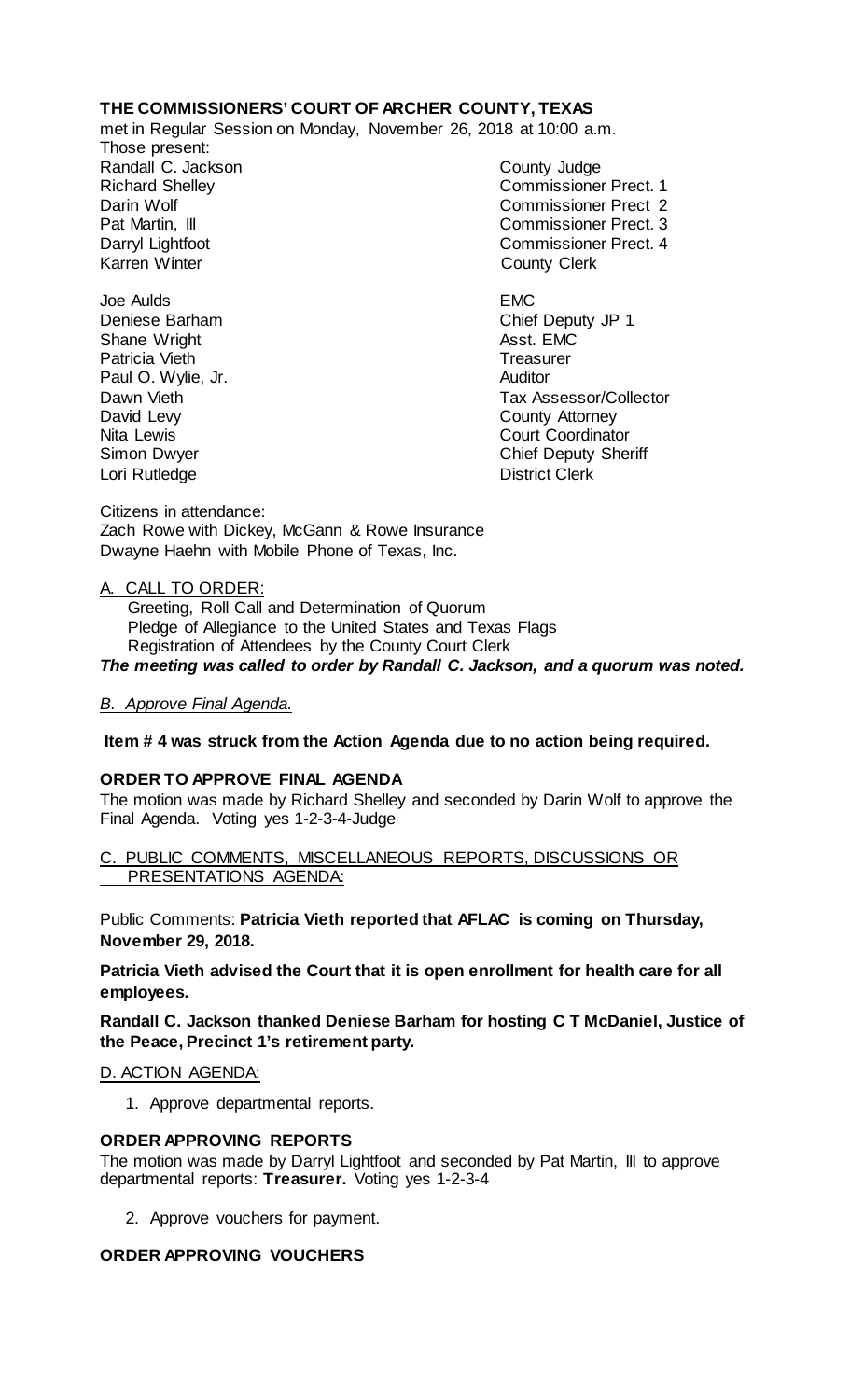The motion was made by Darin Wolf and seconded by Pat Martin, III to approve vouchers for payment. Voting yes 1-2-3-4-Judge

3. Approve payroll reports

## **ORDER APPROVING REPORTS**

The motion was made by Randall C. Jackson and seconded by Darryl Lightfoot to approve payroll payments. Voting yes 1-2-3-4-Judge

- **4.** Approve line item transfers. **Removed.**
- 5. Approve Education Certificates.

### **ORDER APPROVE CERTIFICATES**

The motion was made by Darryl Lightfoot and seconded by Pat Martin, III to approve education certificates: **Karren Winter; Shane Wright**. Voting yes 1-2-3-4-Judge

6. Approve Publisher's Certificates.

# **ORDER APPROVING CERTIFICATES**

The motion was made by Randall C. Jackson and seconded by Darin Wolf to approve publisher's certificates. Voting yes 1-2-3-4-Judge

7. Consider and/or take action on *Incentive Pay* for non-elected county employees.

### **ORDER TO APPROVE INCENTIVE PAY**

The motion was made by Pat Martin, III and seconded by Darryl Lightfoot to approve incentive pay in the amount of \$700.00 for non-elected county employees. If an employee has worked less than a year their incentive pay will be pro-rated. Voting yes 1-2-3-4-Judge

8. Discuss and/or take action on repairing or replacing AC/Heating units on 2<sup>nd</sup> floor of Courthouse. **Randall C. Jackson discussed the need for new AC/Heating units on the 2nd floor of the Courthouse. Lori Rutledge advised the Court that of the 4 units on the second floor only one was working.**

# **ORDER TO REPLACE AC/HEATING UNITS**

The motion was made by Pat Martin, III and seconded by Darin Wolf to replace one AC/Heating unit on 2nd floor of Courthouse. Voting yes 1-2-3-4-Judge

9. Consider and/or take action on re-appointing Darin Wolf to the Board of Directors of the Archer County Appraisal District. Term expires December 31, 2018.

# **ORDER TO REAPPOINT BOARD OF DIRECTOR**

The motion was made by Pat Martin, III and seconded by Randall C. Jackson to reappoint Darin Wolf to the Board of Directors of the Archer County Appraisal District. Voting yes 1-2-3-4-Judge

**10.**Discuss and/or take action on the Repeater located at the Water Tower in Archer City. **Dwayne Haehn with Mobile Phone of Texas, Inc. discussed the repeater located at the water tower in Archer City. Haehn reported the repeater was 10 years old, he suggested the repeater be replaced.** 

### **ORDER TO REPLACE REPEATER**

The motion was made by Darin Wolf and seconded by Richard Shelley to approve replacing the repeater located at the Water Tower in Archer City in the amount of \$7,780.00 with Mobile Phone of Texas, Inc. The new repeater would be placed on the Chalk Hill tower and the Chalk Hill repeater would be placed on the water tower in Archer City. Voting yes 1-2-3-4-Judge